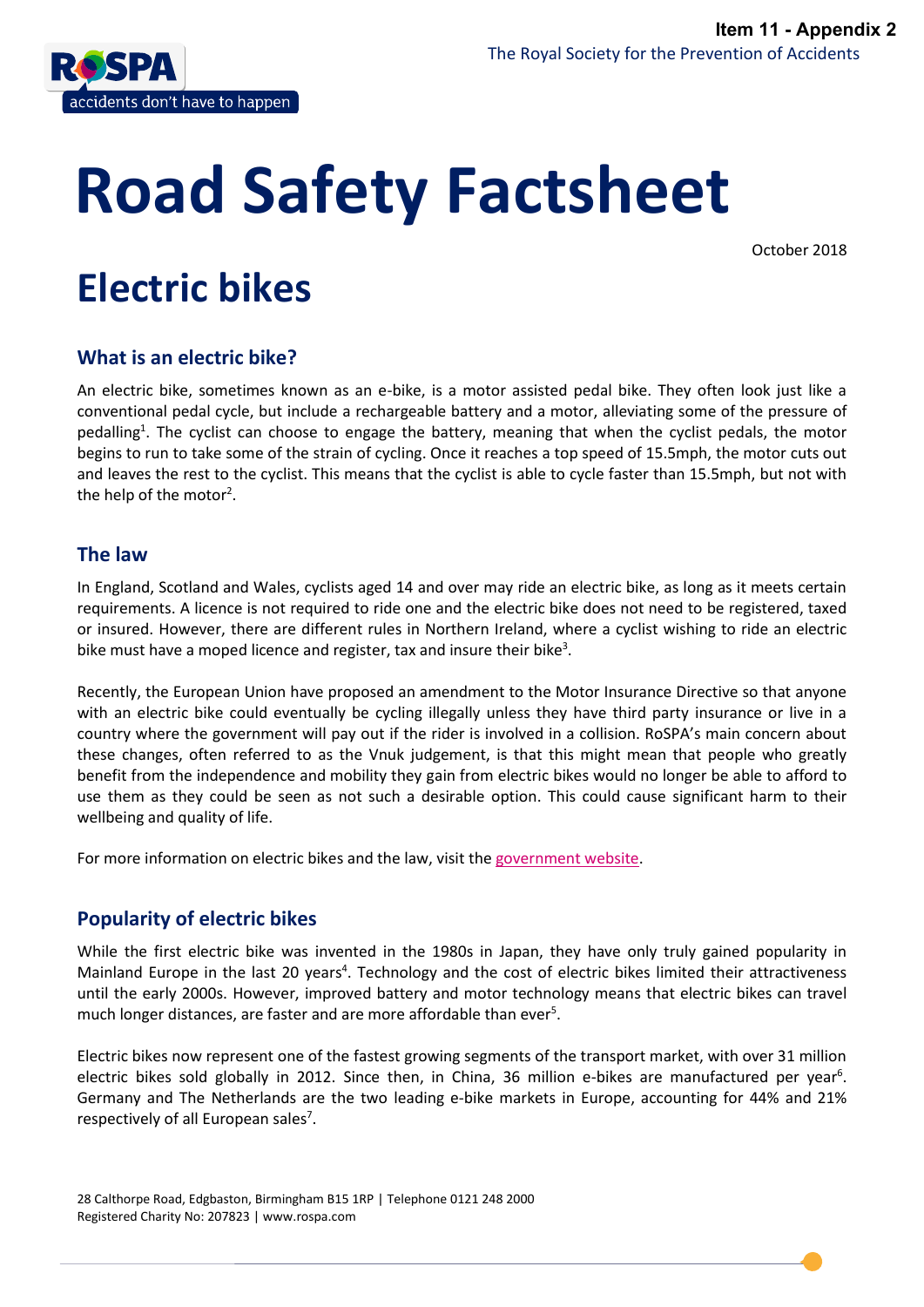

In the UK, electric bikes have taken longer to be seen as a major mode of transport, although the number of bikes now being sold has risen to around 50,000 per year and is expected to increase further<sup>8</sup>. One study found that 5% of all UK adults say that they are 'likely' to buy an electric bike in the next 12 months, equating to around 2.5 million people<sup>9</sup>.

There are a number of reasons that a cyclist may wish to have assistance while pedalling, such as carrying equipment and travelling routes with lots of hills or they can be a solution for those who are recovering from an injury or illness or who wish to cycle to work<sup>1</sup>. Many buyers of electric bikes have tended to be people who would not otherwise cycle at all or on longer journeys. Electric bikes are also becoming popular with the older road user. For example, Halfords reported that it sells 65% of its electric bikes to those aged over 55<sup>10</sup>. However, a growing number of existing cyclists are also beginning to buy electric bikes, with 11% planning to buy one within the next 12 months, according to a survey<sup>9</sup>.

# **Types of electric bike<sup>11</sup>**

There are a number of different types of electric bikes:

- Electric mountain bike
- Electric road bikes
- Electric hybrid bikes
- Electric folding bikes and;
- Electric utility bikes.



*Figure 1: An example of an electric folding bike*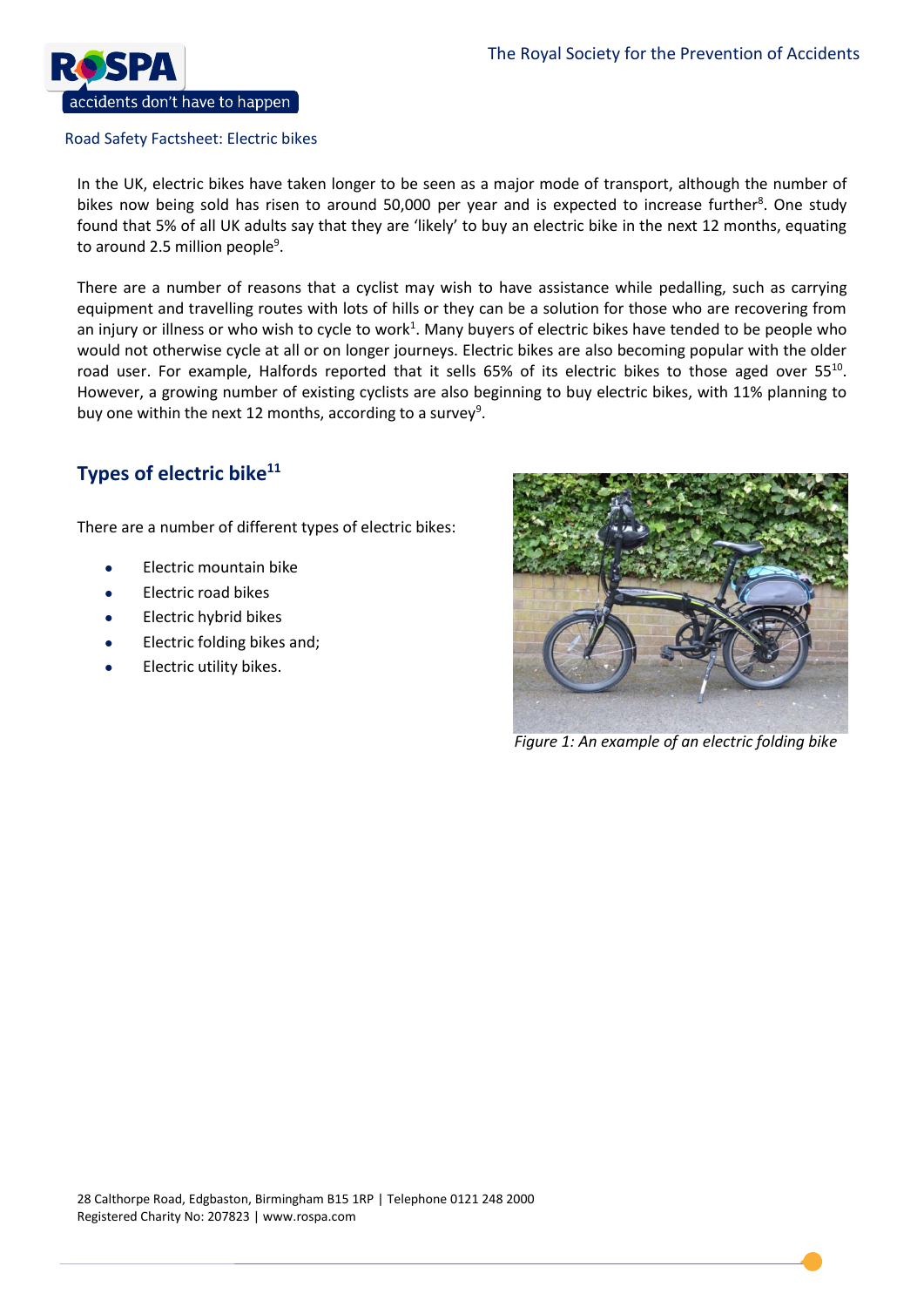

# **How do electric bikes work?**

In Europe, electric bikes provide electrical assistance only when the rider is pedalling, meaning that it is partly human powered<sup>12</sup>. Most electric bikes come in the form of pedelec or pedal assist, which monitors the input of the rider and assists them as much as possible, up to 15.5mph. Some bikes also allow the cyclist to operate the input of the motor from a switch or throttle<sup>1</sup>.



*Figure 2: Example of switch and assistance controls on an electric bike* 

Like conventional bikes, electric bikes can be either geared or single speed. However, they do differ from conventional bikes in many ways. The electric bike includes a motor, which can be placed on the front wheel (hub mounted) or on the frame of the bicycle. Although hub mounted motors are often quieter, they may not perform as well as a frame-mounted motor on hills. Frame mounted motors also have better weight distribution, as the motor is centred around the bottom bracket of the frame and are more efficient as it powers the chain rather than moving the wheel forward  $4$ .

The electric bike also includes a rechargeable battery. Some of these batteries are integrated and some are detachable, meaning that the cyclist is able to charge the bicycle wherever they like. When considering an electric bike with an integrated battery, it is important to ensure that there is enough space to charge the bike 4 .

An electric bike is likely to feature hydraulic disk brakes, as the higher speed and the weight of the battery and motor warrant extra stopping power. The tyres are also chunkier than on a conventional road bike. This is because the extra rubber helps to absorb the impact of a heavier frame, providing more grip and stopping power to balance the extra weight and speed<sup>1</sup>.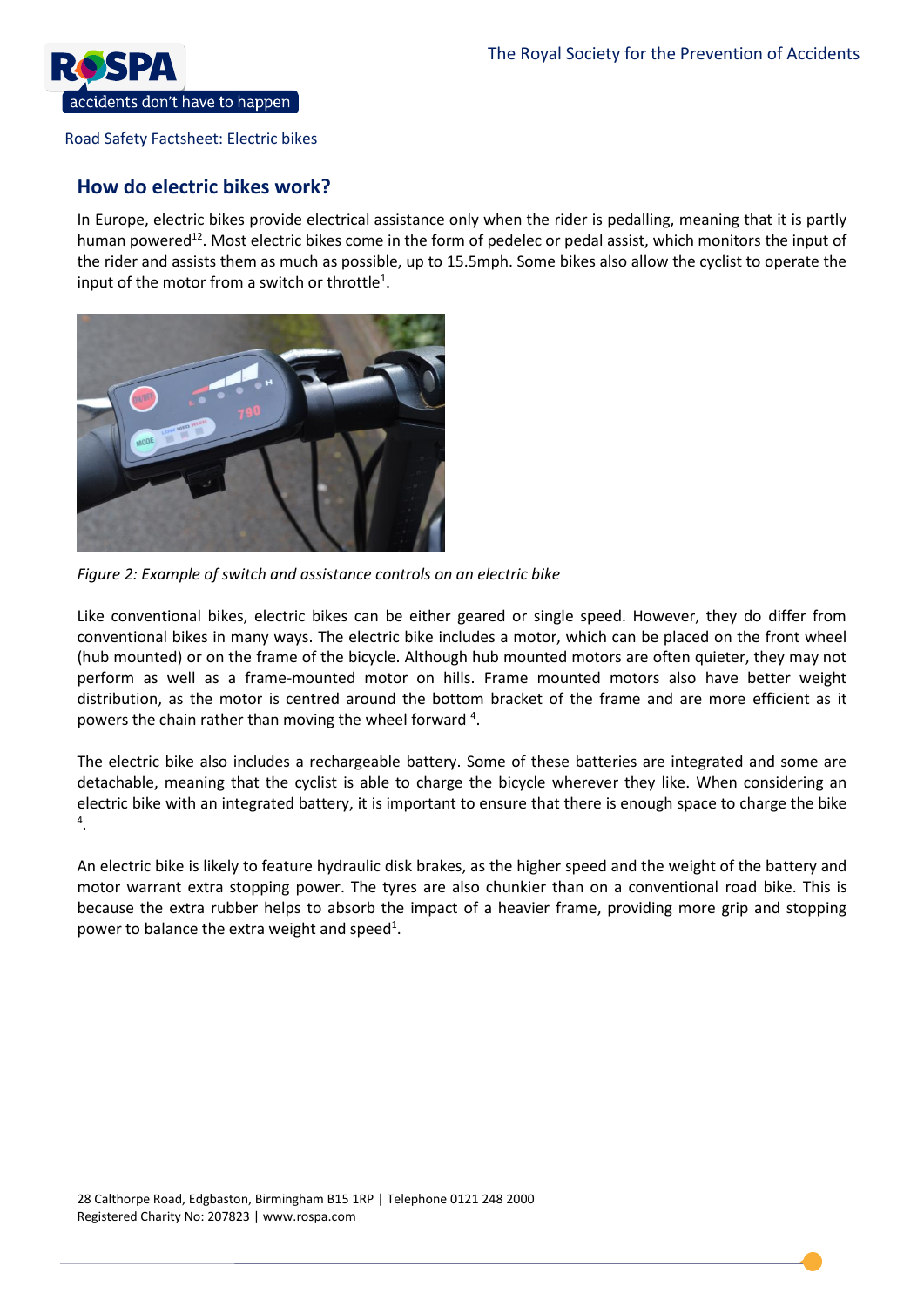

### **Benefits**

There are a number of benefits of electric bikes. In a review of the research published on electric bikes, one study found that the barriers to cycling include concerns about safety, the weather, inconvenience, a lack of fitness, a lack of time or cycling being perceived as too much effort. These barriers can be more or less significant based on an individual's age, fitness or physical ability. Although improving the infrastructure, destinations and destination facilities for cyclists can address some concerns about cycling related to safety and distance; these improvements fail to address other barriers related to the rider such as fitness, how hilly the route is and the amount of effort required.

However, electric bikes could allow people with physical limitations, older adults and people living in hilly areas to participate in cycling<sup>13</sup>. Electric bike users have reported benefits such as being able to achieve a higher speed while cycling with less effort, reduced journey times and finding it less challenging to ride up hills with their electric bike compared to a conventional bike  $^{12}$ .

Where electric bikes are used as a replacement for motor vehicle trips, potential benefits may also arise through reductions in congestion, emissions, improvements to health through physical activity and by lowering air pollution. However, the environmental impact of electric bikes depends on the mode of travel they replace <sup>7</sup>. The results of a North American survey<sup>14</sup> of 553 electric bike users suggested that the electric bike allowed users to cycle more often, to locations that are more distant and to carry more luggage and equipment with them. The results also showed the demographics of electric bike users, which included populations of people who tend to cycle less, such as women, older adults, people with physical limitations and people with longer distances to travel.

The study also found that replacing car trips was cited by almost 65% of respondent as one of the primary reasons for beginning to use an electric bike. Similarly, Australian research found that 60% of respondents to an online survey said that replacing some car trips was a main motivation for buying an electric bike, followed by 49% who said that they were motivated by being able to ride with less effort<sup>15</sup>. A Norwegian study also found that those provided with an electric bike increased the proportion of trips completed by bike from 28% to 48% of all trips $^{16}$ .

Riding an electric bike can also have a number of health benefits. One study aimed to establish whether an electric bike could be health enhancing in the same way as a conventional bike, which depends on the duration of the journey and the intensity of physical activity<sup>12</sup>. The study found that completing a journey on an electric bike was 21% faster than on a conventional bike on average. The difference between electric bikes and conventional bikes was larger on hillier routes (electric bike 29% faster) than on flat routes (electric bikes 16% faster). Exercise intensity was also measured, showing a 51% intensity for the electric bike and 58% for the conventional bike. Although exercise on an electric bike was less intense, 95% of time on both types of bike was spent in moderate or vigorous intensity physical activity. Therefore, changing commuting mode from car to electric bike will significantly increase levels of physical activity.

Another study<sup>16</sup> involved randomly selecting 66 individuals and giving them an electric bike and comparing their cycling levels to a control group of 160 individuals. The research found that cycling trips increased from 0.9 to 1.4 per day and distances increased from 4.8km to 10.5km following the provision of an electric bike. The increase in the electric bike group was greatest for women. The control group showed no increase in cycling trips or increased distance travelled by bike.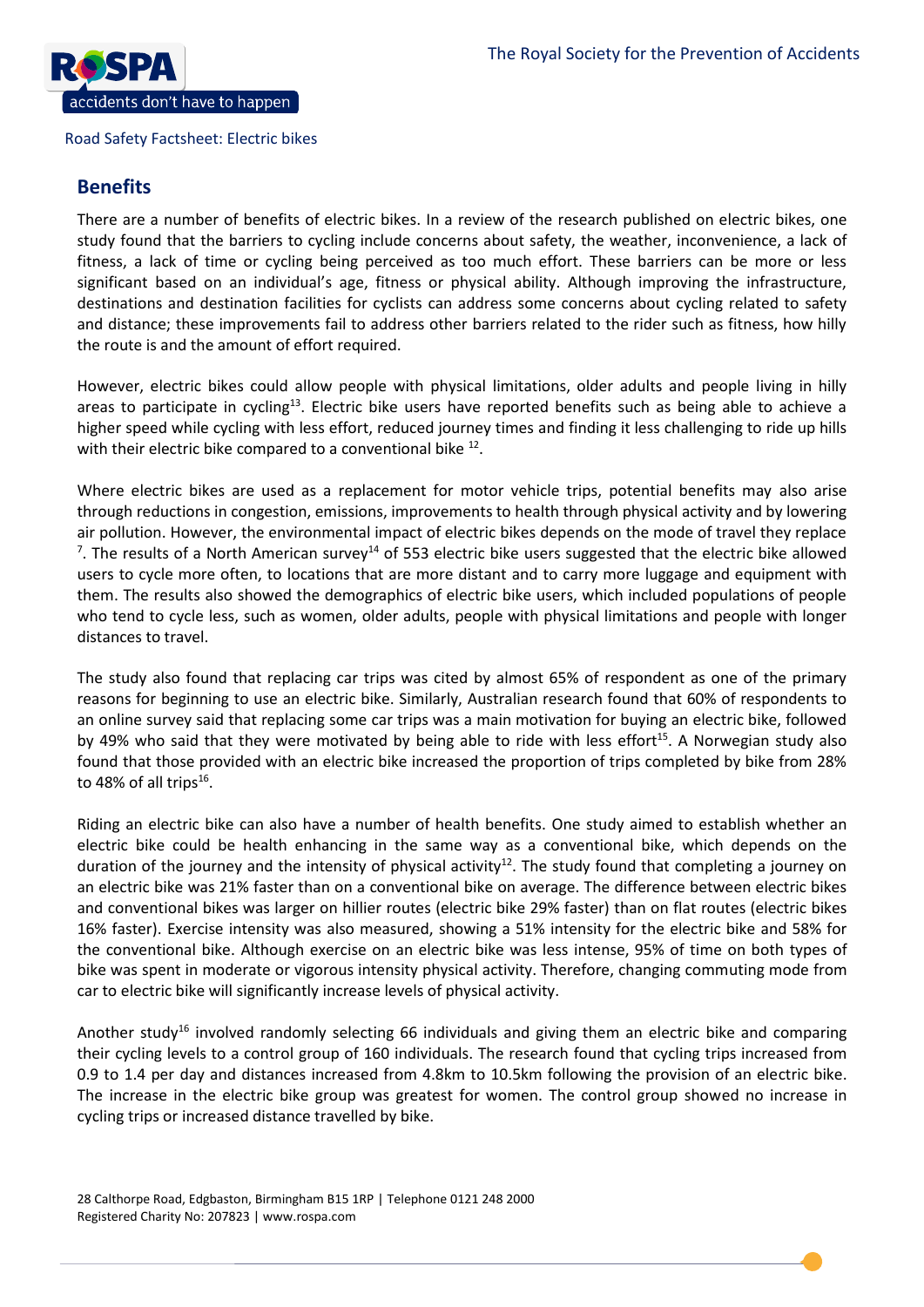

Similarly, Simons, Van Es and Hendriksen<sup>17</sup> conducted a study in the Netherlands on 12 healthy, physically active subjects who rode a 4.3km route three times on an electric bike while being measured for physiological performance. The first route was completed without power assistance, the second while the electric bike was set to 'eco mode' and the final circuit was completed using the most electrical assistance. The researchers measured physiological variables such as heart rate, oxygen consumption and power applied through the pedals. The results showed that all three power settings provided a useful contribution to meeting minimum physical activity requirements. Even with pedal assist, riders achieved the necessary physical activity intensity to help reduce the chance of sedentary lifestyle diseases. Unsurprisingly, riders under the most powerful assistance setting achieved a higher speed, reducing their overall riding time. However, while this does have the effect of reducing the duration of physical activity, there is some evidence to suggest that those riding electric bikes tend to spend more time on their bikes than if they did not have an electric bike available<sup>14</sup>.

Another study explored whether cycling on an electric bike was acceptable to and could potentially improve the health of people with Type 2 Diabetes. There was evidence that cycling on an electric bike was acceptable, could increase fitness, and elicited a heart rate that could lead to improvements in cardio metabolic risk factors in this population. Therefore, electric bicycles did have potential to improve health in those with Type 2 Diabetes<sup>18</sup>.

Finally, a North American survey of electric bike owners found that 60% felt safer riding an electric bike than a conventional bike and 42% said that the electric bike had assisted in avoiding collisions. The reasons used to explain this effect ranged from increased acceleration to clear a junction, being able to keep up with traffic and improved balance at higher speeds<sup>14</sup>. Research is also underway to understand how the popularity of electric bikes and the increasing speed differences between electric and conventional bikes will affect road safety. It is expected that these developments could lead to more conflicts, especially at junctions. These conflicts could occur not only with motorised traffic but also on bike paths before and immediately after junctions<sup>19</sup>.

# **Risks**

The increasing share of cyclists who become victims of collisions on electric bikes internationally has become a concern and raises the question of how safe electric bikes are compared to conventional bikes<sup>20</sup>, with some suggesting that the accident risk, particularly for elderly cyclists, is higher when riding an electric bike than on a conventional bike.

In the Netherlands, an indication of the casualty risk on electric bikes in relation to age can be derived from casualty and exposure data on the 'Spartamet'. The Spartamet was a bicycle with a very small combustion engine that was popular among middle-aged and elderly cyclists in the 1990s. It was approximately as heavy and as powerful as an electric bike, reaching a maximum speed of 25km/h. For 25-49 year old riders, the casualty risk was approximately the same as those of a similar age riding a conventional bike. However, for Spartamet riders over 50, the casualty risk was about twice that of cyclists of that age riding conventional bikes<sup>21</sup>. Dutch news outlets also reported people on e-bikes were involved in 341 accidents in the first part of 2018, a 26% rise on 2017, with 102 electric bike users killed between 2014 and 2018<sup>22</sup>.

Recently, the injury risk of electric bikes have been calculated based on hospital data and estimated mileage from a sample of electric bike data recorders. According to one study, until the age of 75, injury risk did not differ between cyclists riding an electric bike and cyclists on a conventional bike. For cyclists over 75 years of age, the injury risk on electric bikes was twice the injury risk on conventional bikes<sup>21</sup>.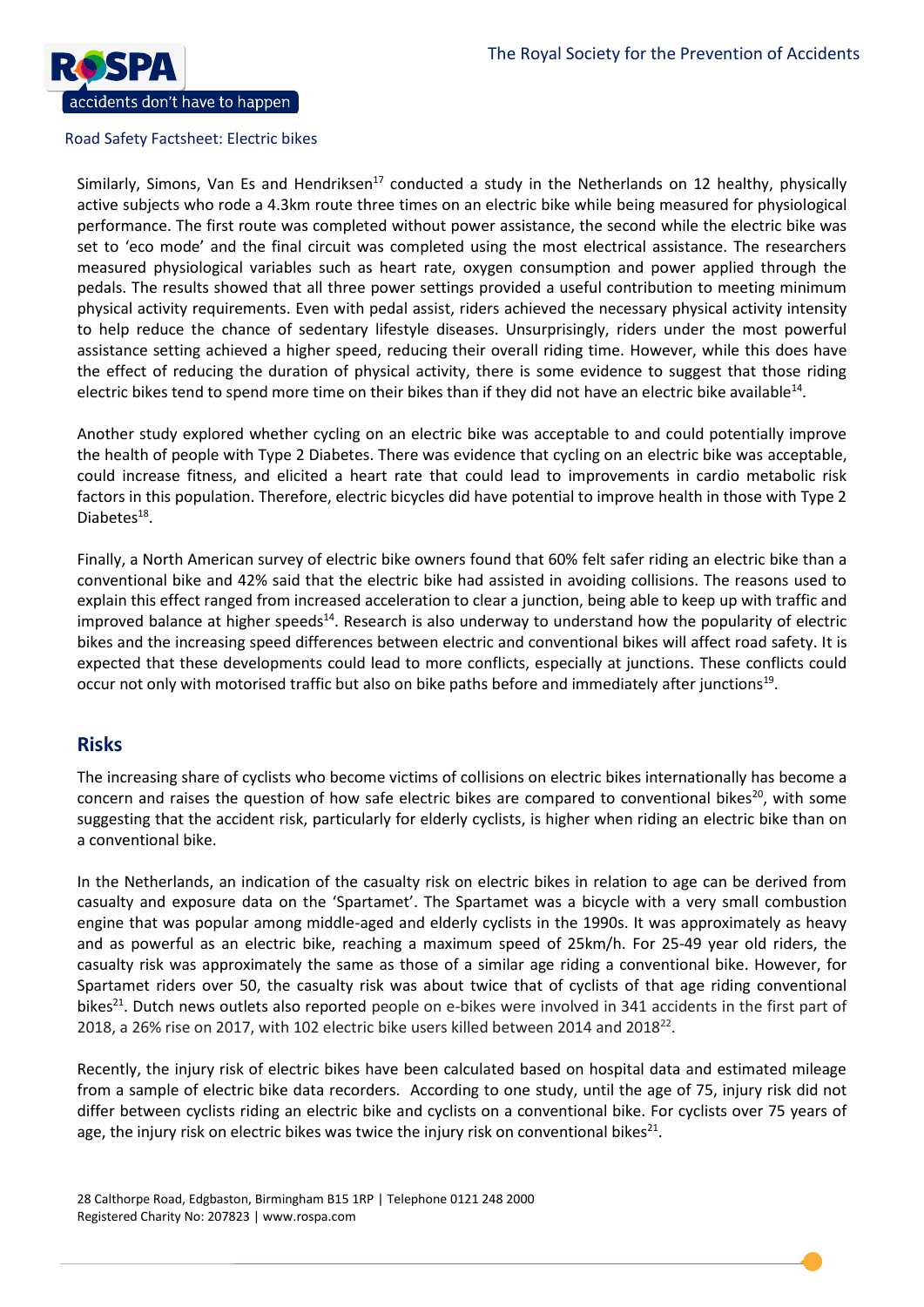

There are a number of factors that could contribute to the presumed higher casualty risk of elderly cyclists riding electric bikes. First, electric bikes are on average 10kg heavier than conventional bikes. This can make dismounting problematic, especially for elderly cyclists who may experience age-related stiffness. This is because the extra weight has to be handled while mounting and dismounting when speed is low and active steering is needed to stabilise the bike<sup>23</sup>.

In a survey amongst injured cyclists who rode electric bikes, a large proportion had fallen while mounting or dismounting their electric bike<sup>24</sup>. Similarly, another study found that crashes with electric bikes are often single bicycle crashes while mounting or dismounting and occur more often on bends and while overtaking. However, numbers were too low to report true statistical significance<sup>25</sup>.

Secondly, elderly people who ride on an electric bike could be in poorer physical health than those who ride a conventional bike. For instance, those who have stopped riding a conventional bike may start to cycle again on an electric bike because it is less physically demanding. Therefore, comorbidity between diminishing physical strength and cognitive functions cannot be excluded. McGough et al. (2011) for instance found that for elderly (over 69 years of age), mild cognitive impairment was associated with reduced physical performance. <sup>26</sup>.

Finally, elderly cyclists may be able to ride faster on an electric bike than on a conventional bike. As bicycles offer little protection to cyclists as unlike a car, they do not have a crash cage, it is likely that the faster a cyclist rides, the more serious the injuries will be in the case of a fall or collision.<sup>27</sup>.

The average cruising speeds of electric bikes have been estimated at only 1 to 3km/h above the average cruising speed of those on conventional bicycles in a study conducted in the Netherlands<sup>28</sup>. However, this does vary in other countries. For instance, in China, cruising speeds were found to be 40-50% higher<sup>29</sup>. For those who ride electric bikes but lack experience, even a small increase in speed could be problematic relative to their skill level<sup>25</sup>. In this instance, a refresher cyclist training course might be beneficial.

Hu et al (2014) found that electric bike collisions were more severe than crashes on conventional bikes. However, when controlling for demographic factors such as age, no differences between electric bike and conventional bike crash severity were found in the Netherlands, Germany or Switzerland<sup>30</sup>. Similarly, another study found that the odds of being treated at an emergency department were greater for those riding electric bikes than those on conventional bikes. Higher age and higher cycling frequency was correlated with the likelihood of a cyclist being involved in a collision. However, this difference disappeared when adding annual distance cycled as a control variable<sup>20</sup>.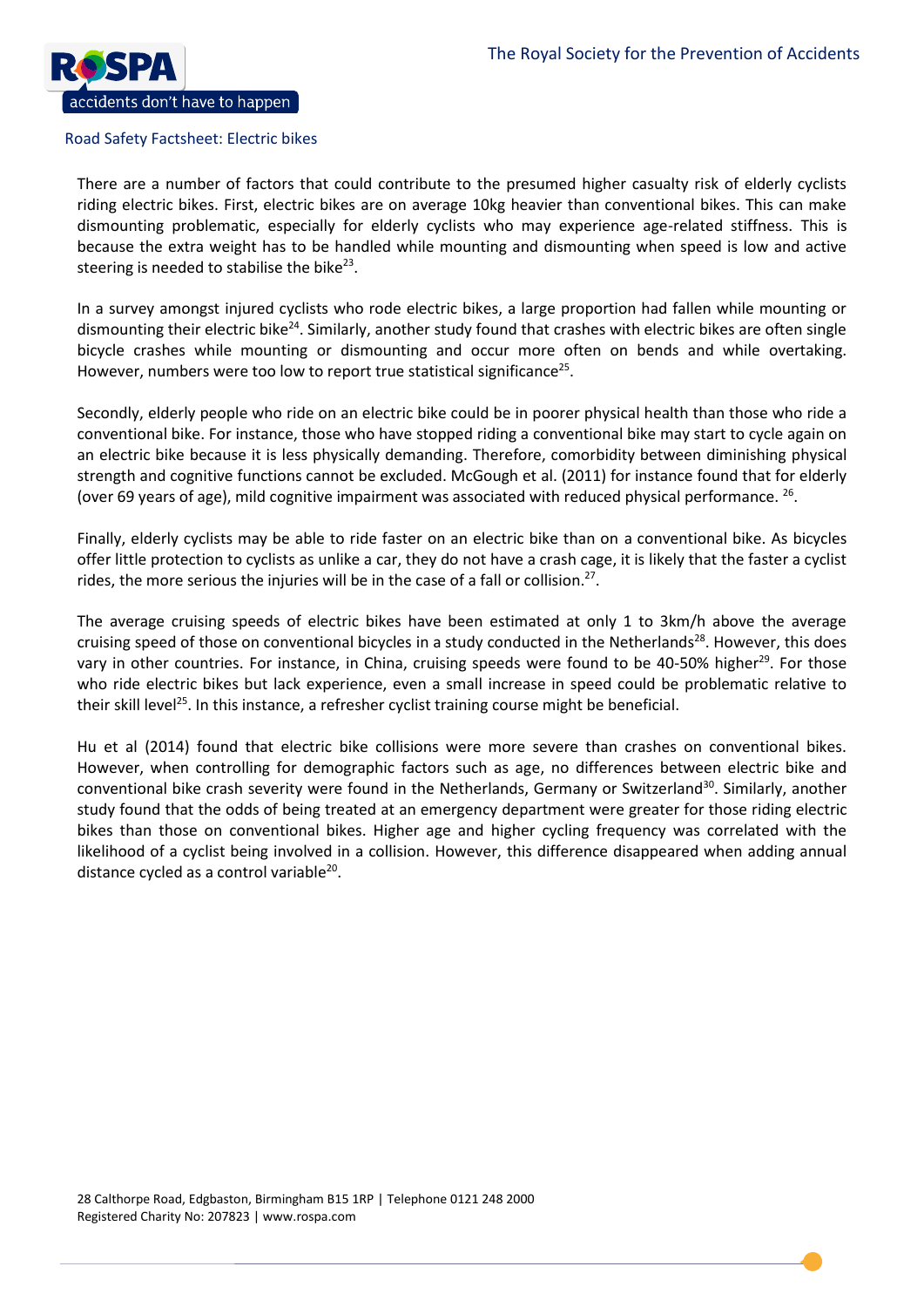

## **RoSPA's position**

Cycling in Great Britain is increasing because it is an excellent way to get about and provides a wide range of health and environmental benefits. RoSPA encourages cycling, whether on a conventional or electric bike.

However, cyclists must remain aware of the different handling characteristics of electric bikes in comparison to conventional bikes. Electric bikes have the added weight of the motor and battery, meaning that they are likely to come fitted with hydraulic brakes as they warrant extra stopping power.

Cyclists must also follow all normal road rules and laws- these laws apply no matter what kind of bicycle they are riding. RoSPA recommend that all road users regularly read the Highway Code to refresh their knowledge of the rules of the road. All cyclists should also be looking out for other road users such as pedestrians and giving them time and room. As riders are able to accelerate quicker when riding an electric bike, pedestrians may miscalculate their speed.

RoSPA recommend that any cyclist who is returning to riding after a long people of not riding or cyclists switching from a conventional bike to an electric bike should consider taking a cycle training course. For more information about cycle training, visit the **Bikeability website**.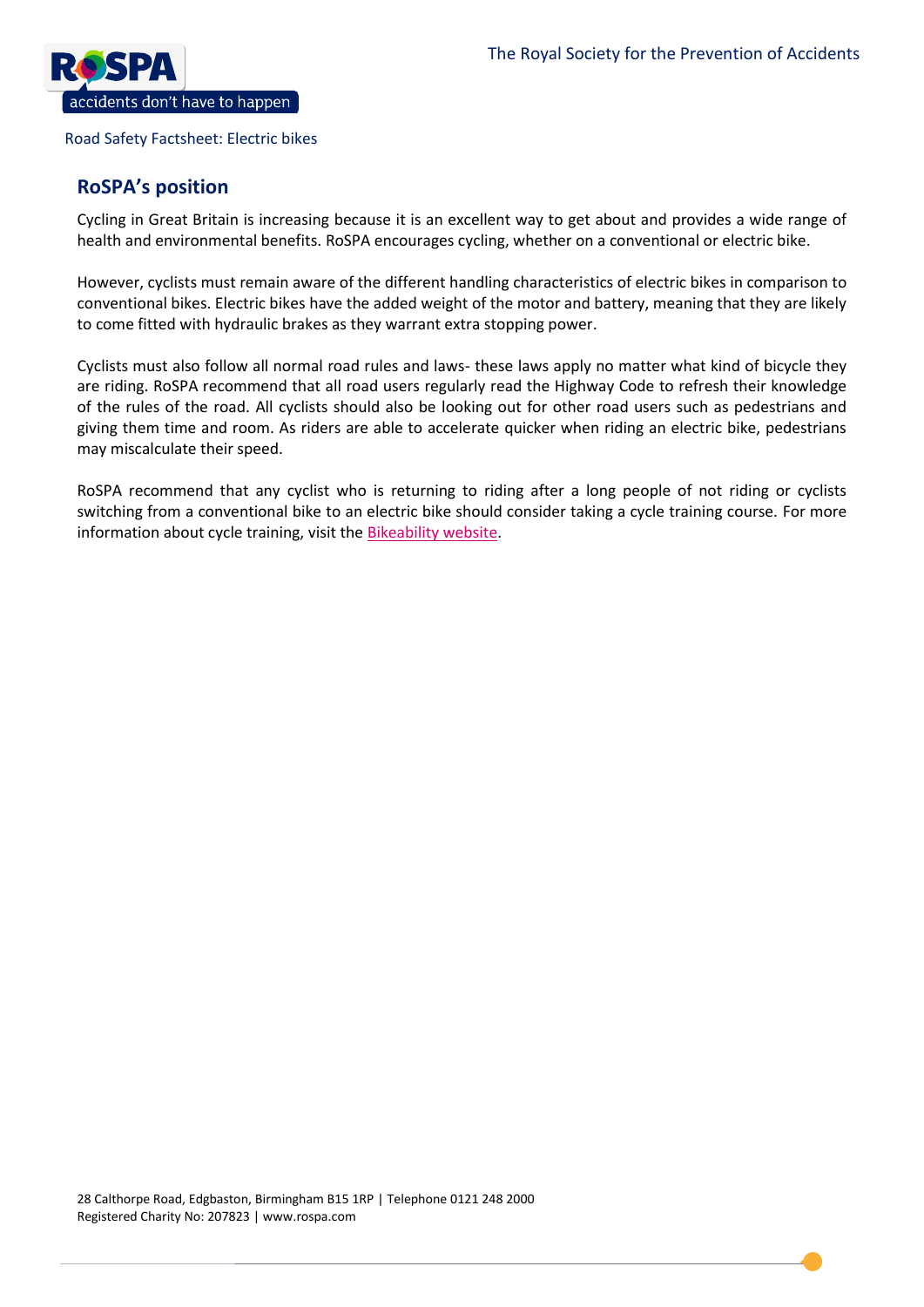

# **References**

 $\overline{a}$ 

<sup>1</sup> Cycling Weekly (2018) 'Seven of the best electric bikes for 2018: all you need to know about e-bikes' URL[: https://www.cyclingweekly.com/group-tests/best-electric-bikes-need-know-e-bikes-322613](https://www.cyclingweekly.com/group-tests/best-electric-bikes-need-know-e-bikes-322613) Date Accessed: 10/08/2018.

<sup>2</sup> Transport for London (undated) 'What is an e-bike?' URL[: https://tfl.gov.uk/modes/cycling/start-cycling/electric-bikes/what-is-an-e-bike](https://tfl.gov.uk/modes/cycling/start-cycling/electric-bikes/what-is-an-e-bike) Date Accessed: 07/09/2018.

<sup>3</sup> GOV UK (undated) 'Electric bikes: licensing, tax and insurance: Rules in Northern Ireland' URL[: https://www.gov.uk/electric-bike-rules/northern-ireland](https://www.gov.uk/electric-bike-rules/northern-ireland) Date Accessed: 26/09/2018.

<sup>4</sup> The Telegraph (2018) 'The best electric bikes- for commuting, weekend riding and mountain biking' URL[: https://www.telegraph.co.uk/health-fitness/body/best-e-bikes/](https://www.telegraph.co.uk/health-fitness/body/best-e-bikes/) Date Accessed: 10/08/2018.

<sup>5</sup> Benjamin, E. and Jamerson, F. E. (2013) cited in Fishman, E. and Cherry, C. (2015) 'E-bikes in the Mainstream: Reviewing a Decade of Research' *Transport Reviews,* 36(1): 72-91.

<sup>6</sup> Davies, A. (2017) 'Essential Evidence on a page: the rise and rise of e-bikes' URL[: https://travelwest.info/project/ee-164-rise-rise-e-bikes](https://travelwest.info/project/ee-164-rise-rise-e-bikes) Date Accessed: 05/09/2018.

7 Fishman, E. and Cherry, C. (2015) 'E-bikes in the Mainstream: Reviewing a Decade of Research' *Transport Reviews,* 36(1): 72-91.

<sup>8</sup> BBC (2018) 'Could e-bikes be the future?' URL[: https://www.bbc.co.uk/news/uk-england-london-43836937](https://www.bbc.co.uk/news/uk-england-london-43836937) Date Accessed: 10/08/2018.

<sup>9</sup> Mintel (2018) cited in iNews (2018) 'Why electric bikes have become so popular' URL[: https://inews.co.uk/news/health/why-electric-bikes-have-become-so-popular/](https://inews.co.uk/news/health/why-electric-bikes-have-become-so-popular/) Date Accessed: 31/08/2018.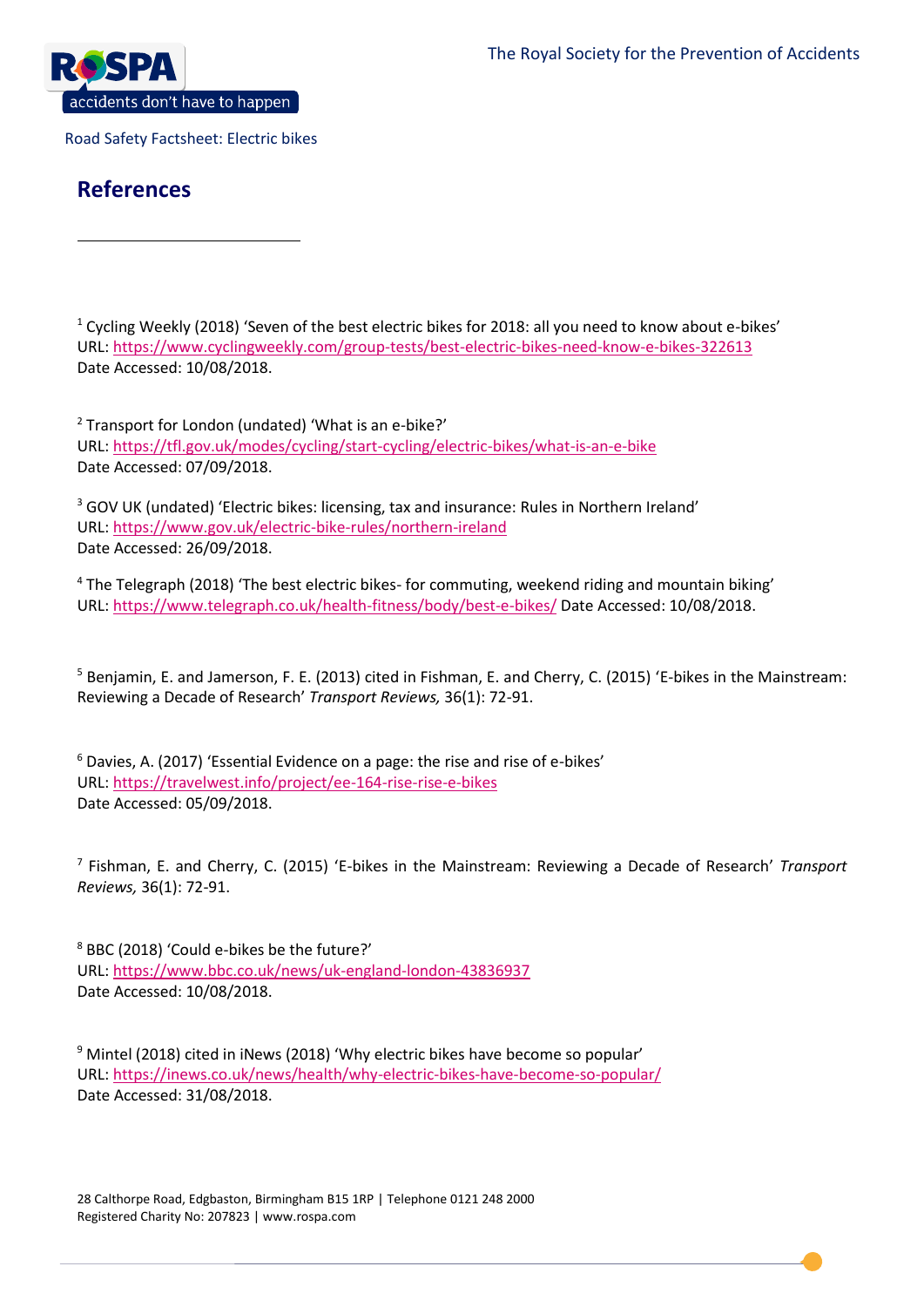

 $\ddot{\phantom{a}}$ 

Road Safety Factsheet: Electric bikes

 $10$  Halfords cited in iNews (2018) 'Why electric bikes have become so popular' URL[: https://inews.co.uk/news/health/why-electric-bikes-have-become-so-popular/](https://inews.co.uk/news/health/why-electric-bikes-have-become-so-popular/) Date Accessed: 31/08/2018.

 $11$  BikeRadar (2016) 'Best electric bike: how to choose the right one for you' URL[: https://www.bikeradar.com/gear/article/electric-bikes-explained-47315/](https://www.bikeradar.com/gear/article/electric-bikes-explained-47315/) Date Accessed: 07/09/2018.

<sup>12</sup> Berntsen et al. (2017) 'Physical activity when riding an electric assisted bicycle', *International Journal of Behaviour Nutrition*. DOI 10.1186/s12966-017-0513-z.

<sup>13</sup> Heinen et al (2010) cited in MacArthur et al (2014) 'E-bikes in the North America: Results from an online survey' URL[: https://ppms.trec.pdx.edu/media/project\\_files/E-bikes\\_in\\_North\\_America.pdf](https://ppms.trec.pdx.edu/media/project_files/E-bikes_in_North_America.pdf) Date Accessed: 05/09/2018.

<sup>14</sup> MacArthur et al (2014) 'E-bikes in the North America: Results from an online survey' URL[: https://ppms.trec.pdx.edu/media/project\\_files/E-bikes\\_in\\_North\\_America.pdf](https://ppms.trec.pdx.edu/media/project_files/E-bikes_in_North_America.pdf) Date Accessed: 05/09/2018.

<sup>15</sup> Johnson and Rose (2013) cited in Fishman, E. and Cherry, C. (2015) 'E-bikes in the Mainstream: Reviewing a Decade of Research' *Transport Reviews,* 36(1): 72-91.

<sup>16</sup> Fyhri, A., and Fearnley, N. (2015) cited in Fishman, E. and Cherry, C. (2015) 'E-bikes in the Mainstream: Reviewing a Decade of Research' *Transport Reviews,* 36(1): 72-91.

<sup>17</sup> Simons et al (2009) cited in Fishman, E. and Cherry, C. (2015) 'E-bikes in the Mainstream: Reviewing a Decade of Research' *Transport Reviews,* 36(1): 72-91.

<sup>18</sup> Cooper et al (2018) 'Potential of electric bicycles to improve the health of people with Type 2 diabetes: a feasibility study', *Diabetic Medicine*, DOI: 10.1111/dme.13664

 $19$  SWOV (undated) 'The interaction between and with (electric) bicycles at intersections'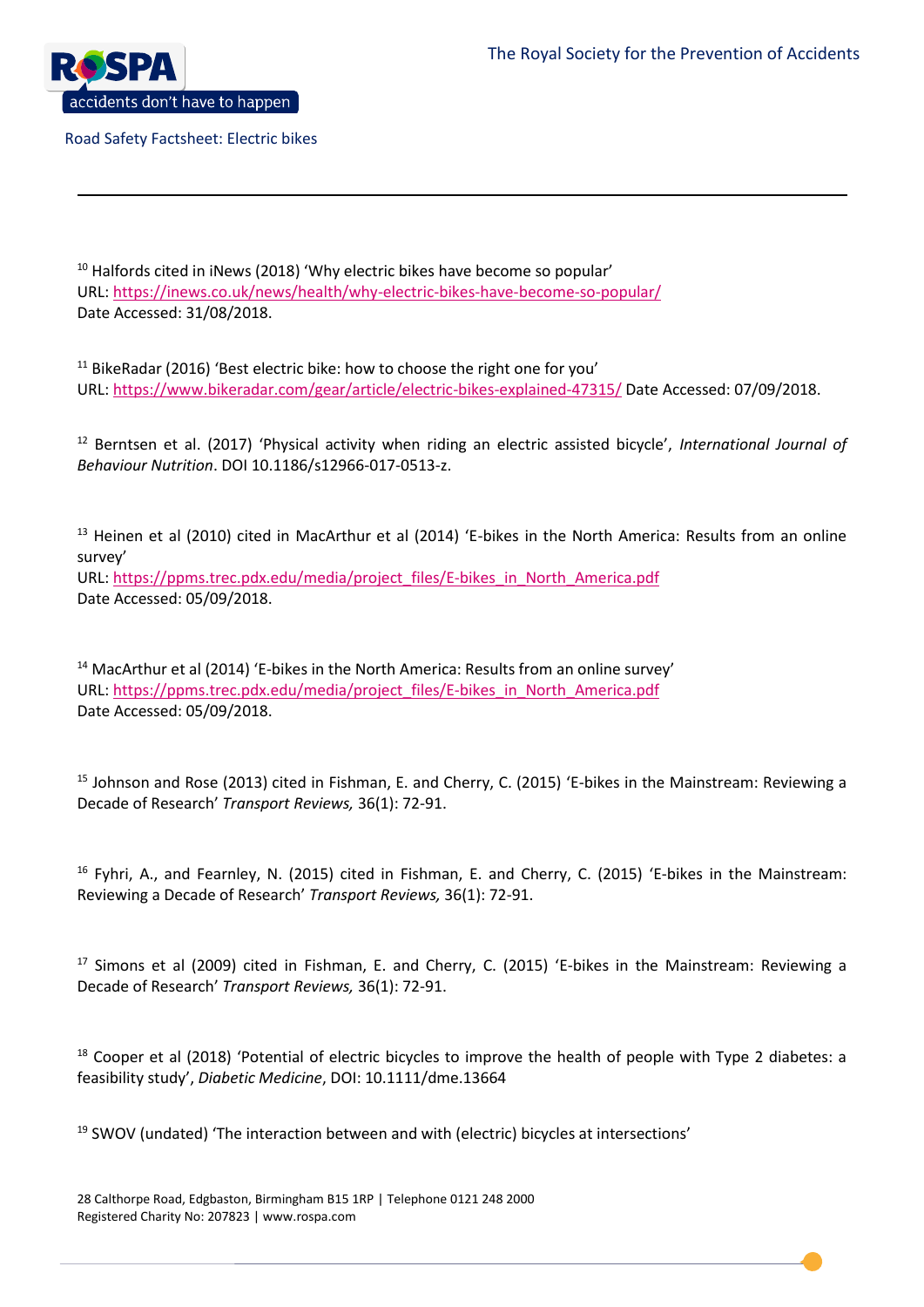$\ddot{\phantom{a}}$ 

Road Safety Factsheet: Electric bikes

URL:<https://www.swov.nl/en/project/interaction-between-and-electric-bicycles-intersections> Date Accessed: 26/09/2018

<sup>20</sup> Schepers et al. (2018) 'The Safety of E-Bikes In The Netherlands', Discussion Paper, International Transport Forum, Paris.

<sup>21</sup> Noordzij, P.C. and Mulder, J. a. G. (1992) cited in Vlakveld et al (2015) 'Speed choice and mental workload of elderly cyclists on e-bikes in simple and complex traffic situations: A field experiment', *Accident Analysis and Prevention*, 74: 97-106.

<sup>22</sup> DutchNews (2018) 'Electric bike injuries mount, 102 e-cyclists have died since 2014' URL: [https://www.dutchnews.nl/news/2018/07/electric-bike-injuries-mount-102-e-cyclists-have-died-since-](https://www.dutchnews.nl/news/2018/07/electric-bike-injuries-mount-102-e-cyclists-have-died-since-2014/)[2014/](https://www.dutchnews.nl/news/2018/07/electric-bike-injuries-mount-102-e-cyclists-have-died-since-2014/)

Date Accessed: 26/09/2018.

<sup>23</sup> Kooijman et al (2011) cited in Schepers et al (2014) 'The safety of electrically assisted bicycles compared to classic bicycles', *Accident Analysis and Prevention*, 73: 174-180.

<sup>24</sup> Kruier, H. (2012) cited in Vlakveld et al (2015) 'Speed choice and mental workload of elderly cyclists on ebikes in simple and complex traffic situations: A field experiment', *Accident Analysis and Prevention*, 74: 97- 106.

<sup>25</sup> Schepers et al (2014) 'The safety of electrically assisted bicycles compared to classic bicycles', *Accident Analysis and Prevention*, 73: 174-180.

<sup>26</sup> McGough (2011) cited in Vlakveld et al (2015) 'Speed choice and mental workload of elderly cyclists on ebikes in simple and complex traffic situations: A field experiment', *Accident Analysis and Prevention*, 74: 97- 106.

<sup>27</sup> Aarts, L. and Van Schagen, I. (2006) cited in Vlakveld et al (2015) 'Speed choice and mental workload of elderly cyclists on e-bikes in simple and complex traffic situations: A field experiment', *Accident Analysis and Prevention*, 74: 97-106.